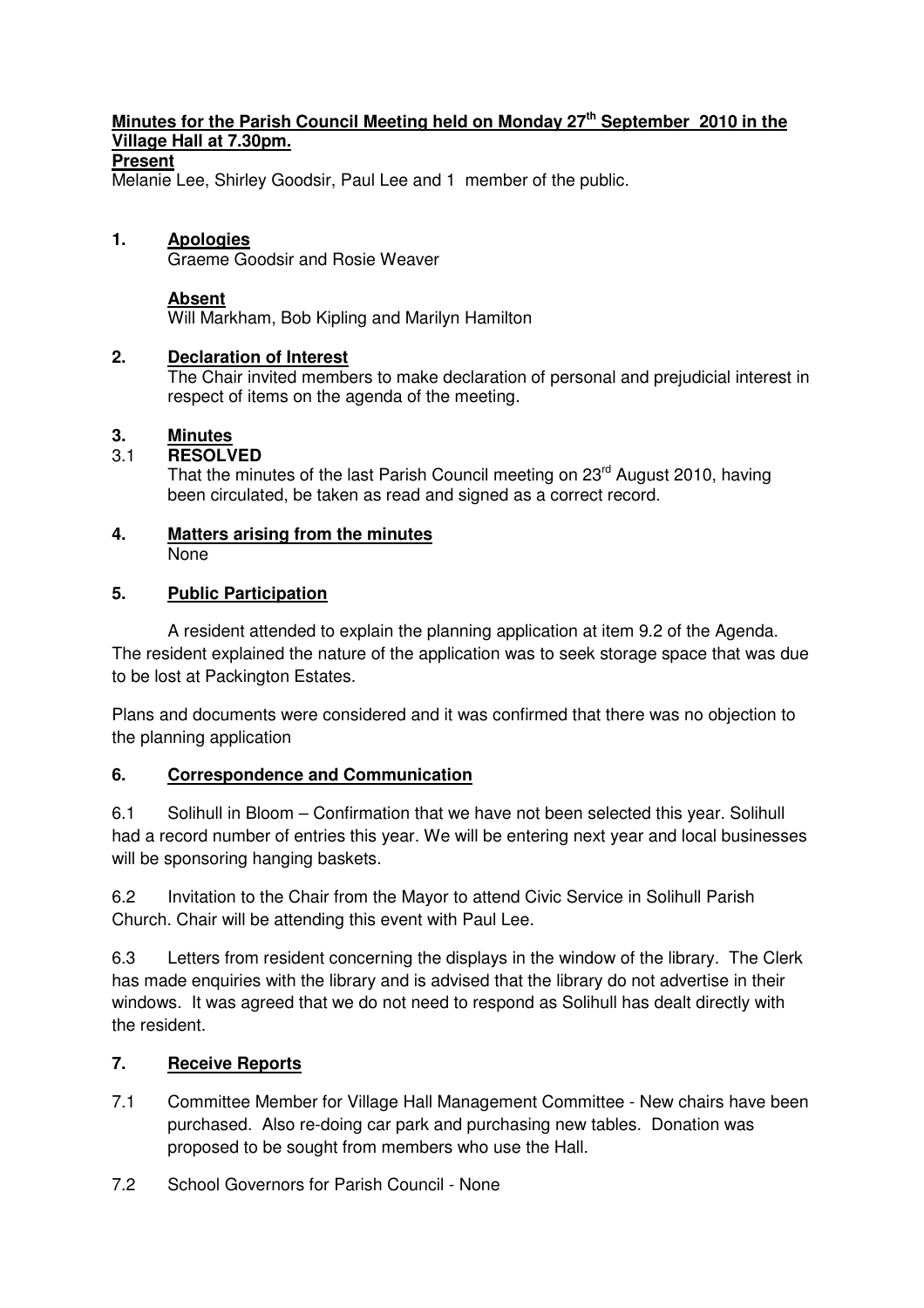- 7.3 Committee Member for War Memorial No meeting
- 7.4 Pool Clerk is waiting for a meeting date with Barry Gardner
- 7.5 Allotment Representative We have a resident interested in taking Plot 2 we hope to have a tenancy agreement signed next week.
- 7.6 Footpaths/Forum No report

7.7 Meriden Sands Working Group - this is to be reconvened to deal with land pinpointed to deal with extraction of sand and gravel in emerging core strategy. Dave Simpson invited to attend a Parish Council Meeting.

- 7.8 Conservation Committee No report
- 7.9 Local Strategic Partnership No report
- 7.10 Police Rural Assembly No report
- 7.11 Solihull Area Committee No report
- 7.12 Tree Wardens- No report

7.13 Parish Plan – Attended by Clerk, Chair and Paul Lee – Ian Roxburgh is attending the meeting with Chair and Rosie Weaver regarding the pedestrian crossing. We also discussed, a leaflet drop to local residents in the village for consultation regarding the pedestrian crossing. This will be finalised once we have held the meeting with Solihull on 29<sup>th</sup> September (this Wednesday)

- 7.14 Community Surgery Attended by Clerk and Jackie Latchford from the Police Two residents attended and raised concerns regarding anti social behaviour outside the Community Centre – Jackie is taking action in relation to this matter– A different resident attended and raised concern about overgrown foliage in various locations. The Clerk is dealing with this issue as it also coincides with item on the agenda below – Meriden Hill.
- 7.15 Joint Councillor Surgery no report
- 7.16 Community Speed Watch no report
- 7.17 Fusion Football Sessions Wednesday evenings no report
- 7.18 Paul Jayes Football Academy Meriden Rovers Saturday Mornings no report

### **8. Village Matters**

8.1 **Meeting with Footpaths Officer -** The Clerk met with Lorna Teager the footpaths officer to introduce herself and to understand any current issues. The current outstanding item is planting on the roundabout. Lorna has obtained quotes and these are rather high Solihull do not have the money to approve this expenditure and Lorna is looking at ways of reducing the cost but it may be that we have to wait until next year when Lorna thinks that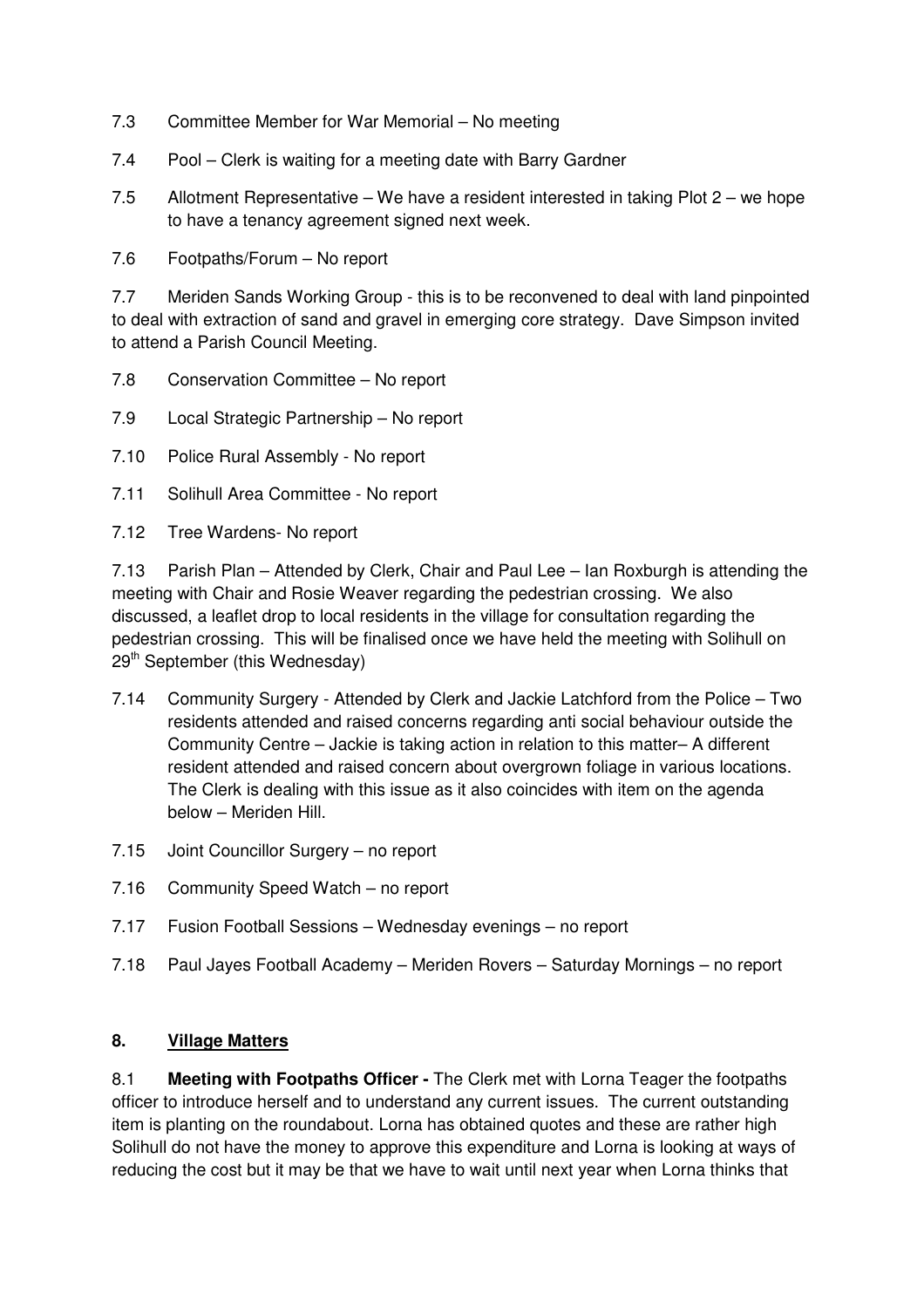the cost will be approved and we can get the planting scheme that we have chosen. Do we want to consider making a contribution to get works done now or can we wait until next year?

# **RESOLVED**

Chair to call Lorna Teager to discuss matter

8.2 **Pool -** As reported earlier.

8.3 **Parking on The Green** - Wooden posts – We have been informed by the Planning department that so long as the posts are no more than one metre high, no planning approval is required.

8.4 **Tennis Courts – Maxstoke Lane** - Update – payment of monies received from Priority Builders

8.5 **Road Hump and new zebra crossing in Meriden** - Update – Objection submitted by the Parish Council to the road hump. We have also been invited to a site visit with Chris Morton. Ian Roxburgh will also be attending. Meeting has been arranged for  $29<sup>th</sup>$  September at 12 noon. Also, a public Cabinet meeting is to be held on  $4<sup>th</sup>$  November. We can attend and observe proceedings and make representations if necessary.

8.6 **Eaves Green Lane** - Update -Planning Consultant Neil Pearce instructed – submissions have been prepared and an approved Statement of Objection has been sent to the Planning Inspectorate adding to the matters previously outlined by the Parish Council. Neil Pearce has also advised the Planning Inspectorate that a member of the Parish Council would like to attend the Public Inquiry. We have also been notified that the applicant has requested permission to carry out further works at the site. The request is for:-

- 1. More fencing to keep the mares separate from the stallions
- 2. Membrane and woodchip to cover the ground and entrance as the weather has now changed and it's quite muddy
- 3. Additional shed for kitchen and cooking facilities

8.7 **Public Conveniences -** Update – These have now been boarded up**.** The services have now been isolated. As for the specification, a quote has been received from Ralph Ledbrook to provide a specification for £850.00 plus VAT

Graham Sandford will approach his architect to provide a quote.

 An e-mail has been sent to Commander Foulkes who has responded advising that the Police are unable to commit to the project.We therefore need to decide how to proceed.

## **RESOLVED**

Place on agenda for next meeting. Clerk also to obtain quotes for the demolition of the Public Conveniences

8.8 **Meriden Walks Leaflet** - We have provided comments and this leaflet is being sent out for printing. It will be distributed in due course. We have also submitted a letter to David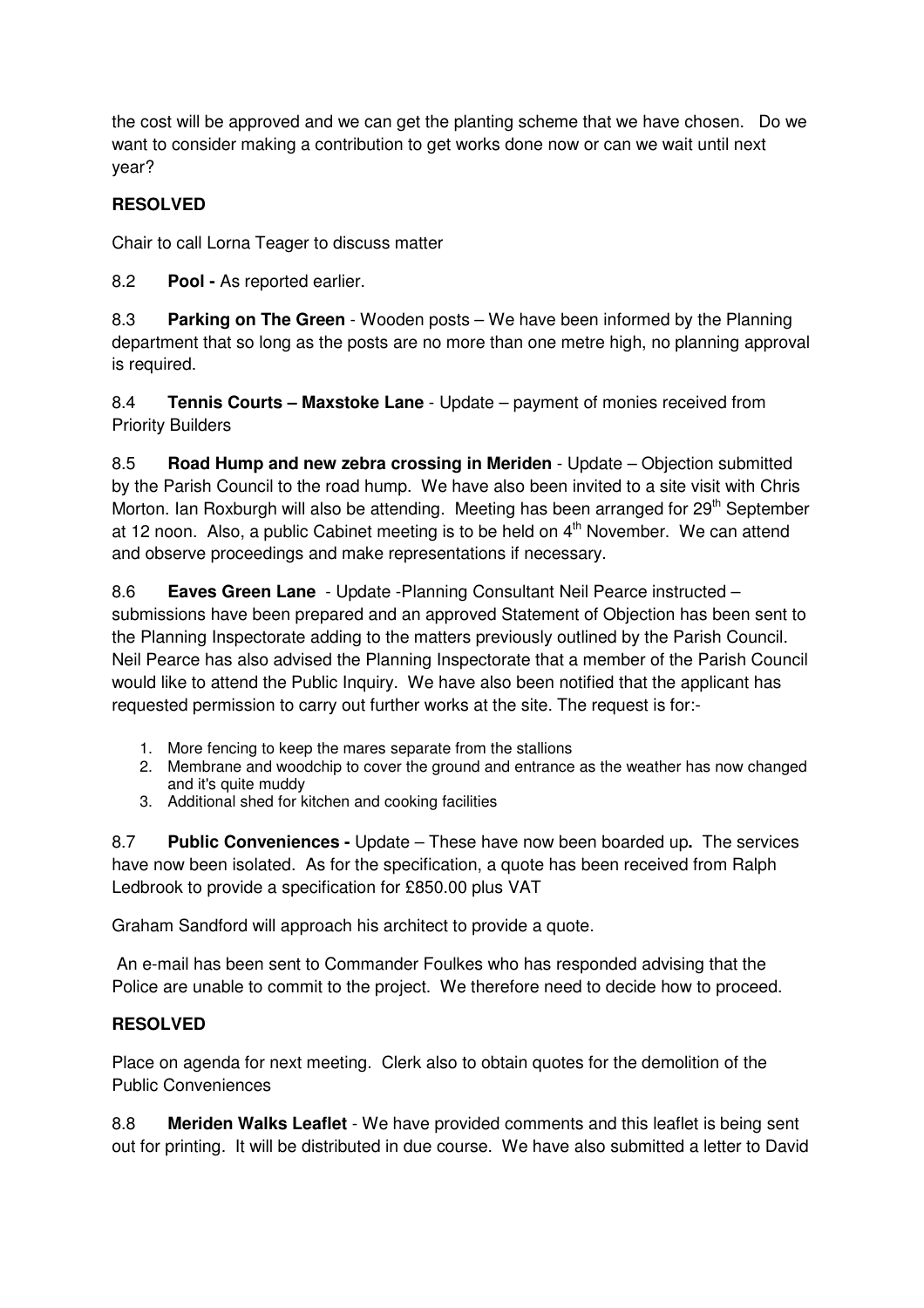Keaney that has been copied in to his manager to express our gratitude for the new gates that have been erected by Solihull Council on the public footpath route.

8.9 **Remembrance Sunday** – We have purchased the road closure equipment and this is stored in the Public Conveniences.

8.10 **Bus Issue -** We have notified Centro of the lack of Notices regarding changes to the service and Centro have advised that they are placing further Notices and putting up special flags removing 900 from eastbound route . We also have a new school bus service and details of the timetable and route have been displayed around the village. Timetable casings are now ready to be installed. The Clerk has been informed that these will be done very soon. Centro are installing the new casings next to the wooden ones.

8.11 **Meriden Hill** - Meeting with Darren Parkin– Main Road/Meriden Hill – Site visit took place on Tuesday  $7<sup>th</sup>$  September. The Clerk attended with a resident. The meeting was productive as many trees are to be removed or pruned by Darren. Work is unlikely to be carried out soon due to other pressing matters such as the removal of dead elm trees that are causing a danger. Darren Parkin hoped that the work would be done by the end of the year. We shall keep in contact with Darren for progress reports. Whilst out we noticed that hedges and shrubs were overgrown and we have e-mailed the footpaths officer to attend to these matters. We are informed that during the autumn/winter months, (but before Xmas) work will be done to cut back the vegetation.

8.12 **Standing Cross** - English Heritage have viewed the Standing Cross and they consider that it is in good condition. They advise that it should not be cleaned as this may leave it vulnerable to erosion. They have suggested remedial works and we have requested recommendations.

8.13 **59 Main Road Meriden** - Planning department have provided a response. A response has been sent by the Chair to complainant received.

8.14 **Churchill visit to Meriden** – A local journalist is investigating Churchill's possible visit to Meriden and that he may have been offered and accepted a cup of tea from a local resident on 25 June 1945. Shirley Goodsir to provide contact details of Doreen Agatter who may recall something.

8.15 **Filming on The Green -** We have received requests to film a feature for the One Show and Oz and Hugh's adventure. The One Show broadcast took place on 21<sup>st</sup> September.

8.16 **North Warwickshire Planning application –** This was an application raised by Bob Kipling regarding the change in use of premises on A45 to a nightclub. The Clerk has made enquiries with North Warwickshire Council and they advise that this has not gone to planning. The current application is a Licensing application.

## **RESOLVED**

No comments to licensing application